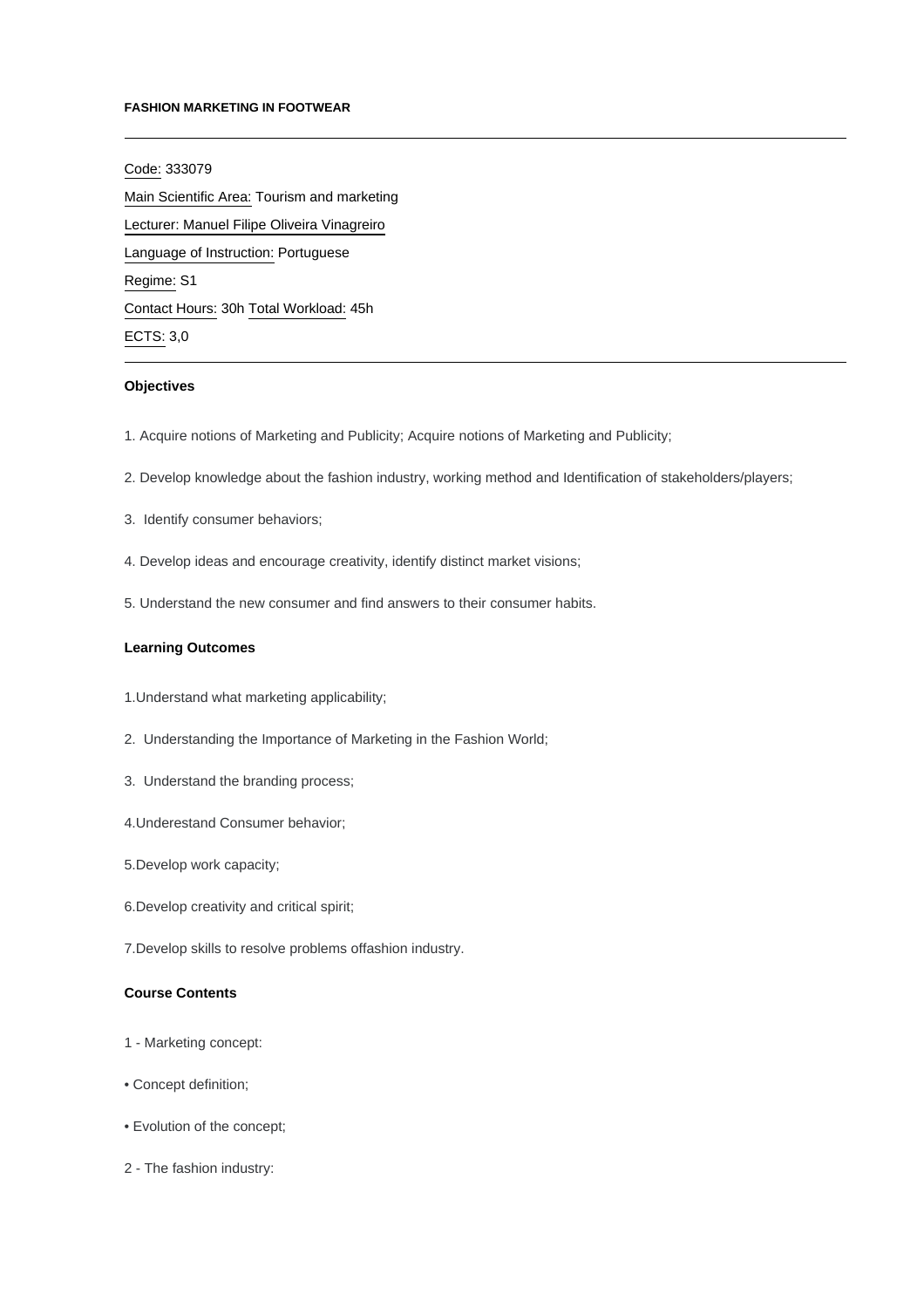- The production process;
- Mainfairsin the sector;
- Market Segmentation.
- 3 The new fashion consumer:
- Consumer comportement;
- Fashion bloggers influence.
- 4 Development of branding concept

•Positioning;

- Vision;
- Values;
- Mission
- SWOT analysis;
- 5 Marketing mix;
- Price;
- Product;
- Communication/Promotion;
- Distribution/Place
- 6 Marketing plan;
- Communication tools
- 7 Digital marketing for fashion industry
- 8 Business Model Canvas.

## **Recommended Bibliography**

- Diaz, P. (2014). Comunicación y Gestión de Marcas de Moda. Colección GC Moda: Madrid
- Schwaab, C. (2011). Talk About Fashion. Flammarion
- Moore. G (2013). Promoção de Moda. Coleção GC Moda: São Paulo
- Oliveira-Brochado, A. (et al) (2013). Marketing e Comunicação: Desafios da Globalização. Escolar Editora
- Kotler, P Armstrong, G. (2006) Princípios de Marketing: São Paulo
- Nunes, J. C. Cavique, L (2008) Plano de Marketing: Estratégias em Acção, Publicações Dom Quixote: Lisboa